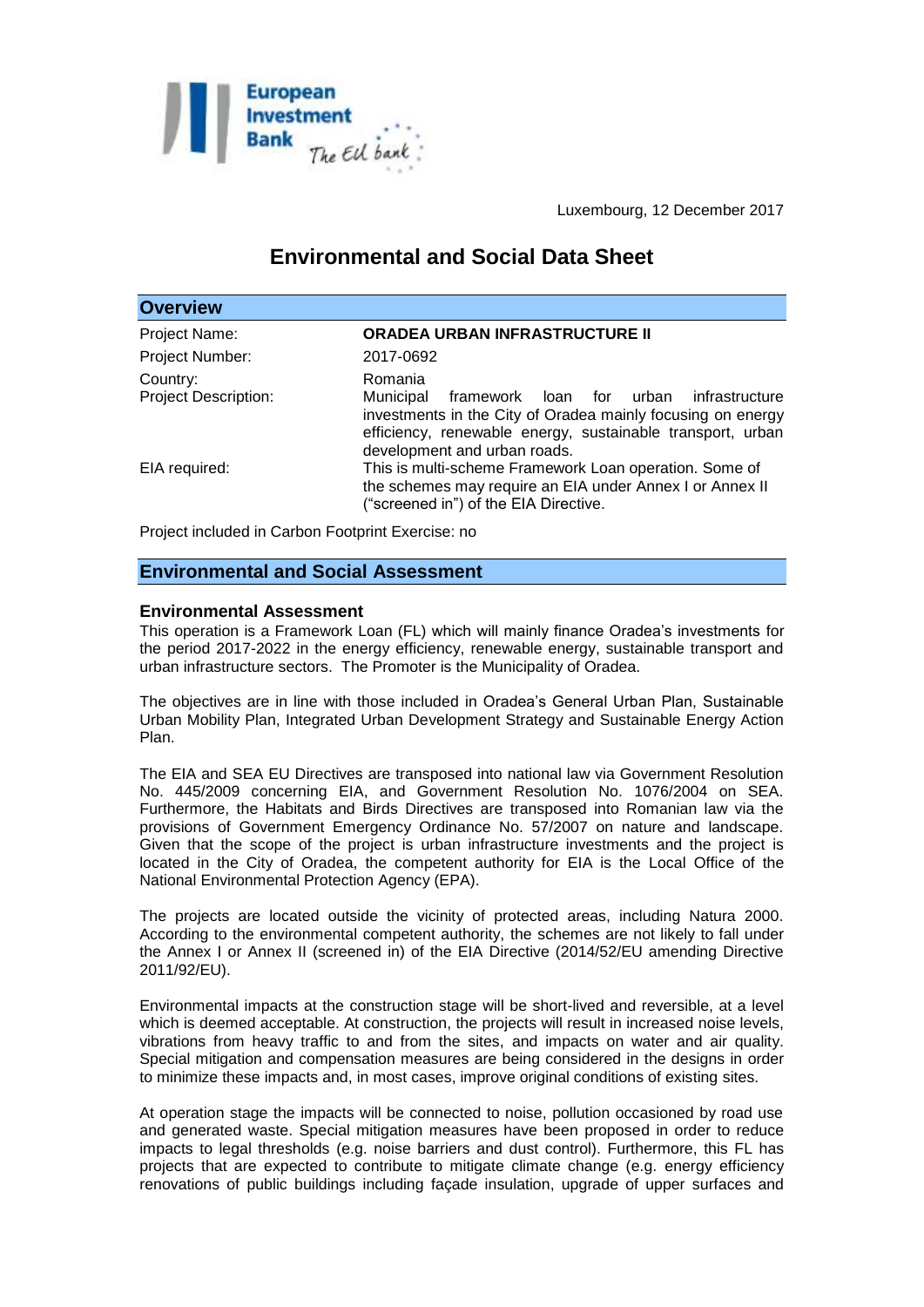

Luxembourg, 12 December 2017 heating pipes in the basement, renewable energy production including heat pumps and sustainable transport including the development of an intermodal centre).

#### **Social Assessment**

Land expropriations, if required (e.g. Suisului Road), will be done in line with Romanian Law (Law 255/2010) The project will not entail involuntary resettlement of people. The project will improve mobility and connectivity in the city and surrounding areas by means of public transport, thus reducing congestion, noise and air pollution. Also, investments in urban development and renewal will improve the quality of public infrastructures and the overall public realm.

## **Public Consultation and Stakeholder Engagement**

Public consultation with local government units, public institutions and professionals bodies, as well as public participation, was carried out as part of the SEA process during the preparation of Oradea's Integrated Urban Development Strategy, adopted on the 25th of May 2017.

#### **Other Environmental and Social Aspects**

The road projects include safety measures in line with the technical characteristics of the roads, contributing to upgrade the road network to current safety standards and to improve road safety in the region.

# **Conclusions and Recommendations**

The Promoter will be required to act according to the provisions of the relevant EU Directives, including SEA (2001/42/EC), EIA (2011/92/EU) and subsequent amendments (e.g. 2014/52/EU), Habitats (92/43/EEC) and Birds (2009/147/EC) Directives as transposed into national law. In projects where applicable, the Promoter will be requested to deliver the NTS of EIAs to the Bank before Bank funds are allocated. However, given the relative small size of the individual schemes and the nature of the sectors concerned, most of the schemes are deemed not to have significant negative environmental impacts.

EIB standard requirements concerning EIA or biodiversity assessments will be applied and will form an integral part of the allocation procedure.

Schemes will be located outside protected areas including Natura 2000. Nevertheless, the Promoter has to provide evidence of the compliance with the Habitats and Birds Directives (if applicable) before the Bank funds are allocated.

For schemes requiring expropriation, the Promoter shall explain the type of compensation and kind of assistance granted to the project affected population and grievances associated with the scheme considered for EIB financing.

On a best efforts basis, Road Safety Audits should be performed on road schemes in accordance with the principles of the Road Safety Directive 2008/96/EC and provided to the Bank together with a report highlighting which measures suggested by the audit have not been undertaken, together with the justification for such exclusion.

The overall negative residual impacts of the projects are small, whilst the projects will have a positive influence on the living conditions of the City's inhabitants, as well as on the City's spatial layout. Areas and services in need of improvement will be upgraded, providing a safer environment and opportunities for various activities for the local residents. Furthermore, the project will include the implementation of energy efficiency and renewal energy measures, which are expected to contribute to climate change mitigation. In addition, the road projects